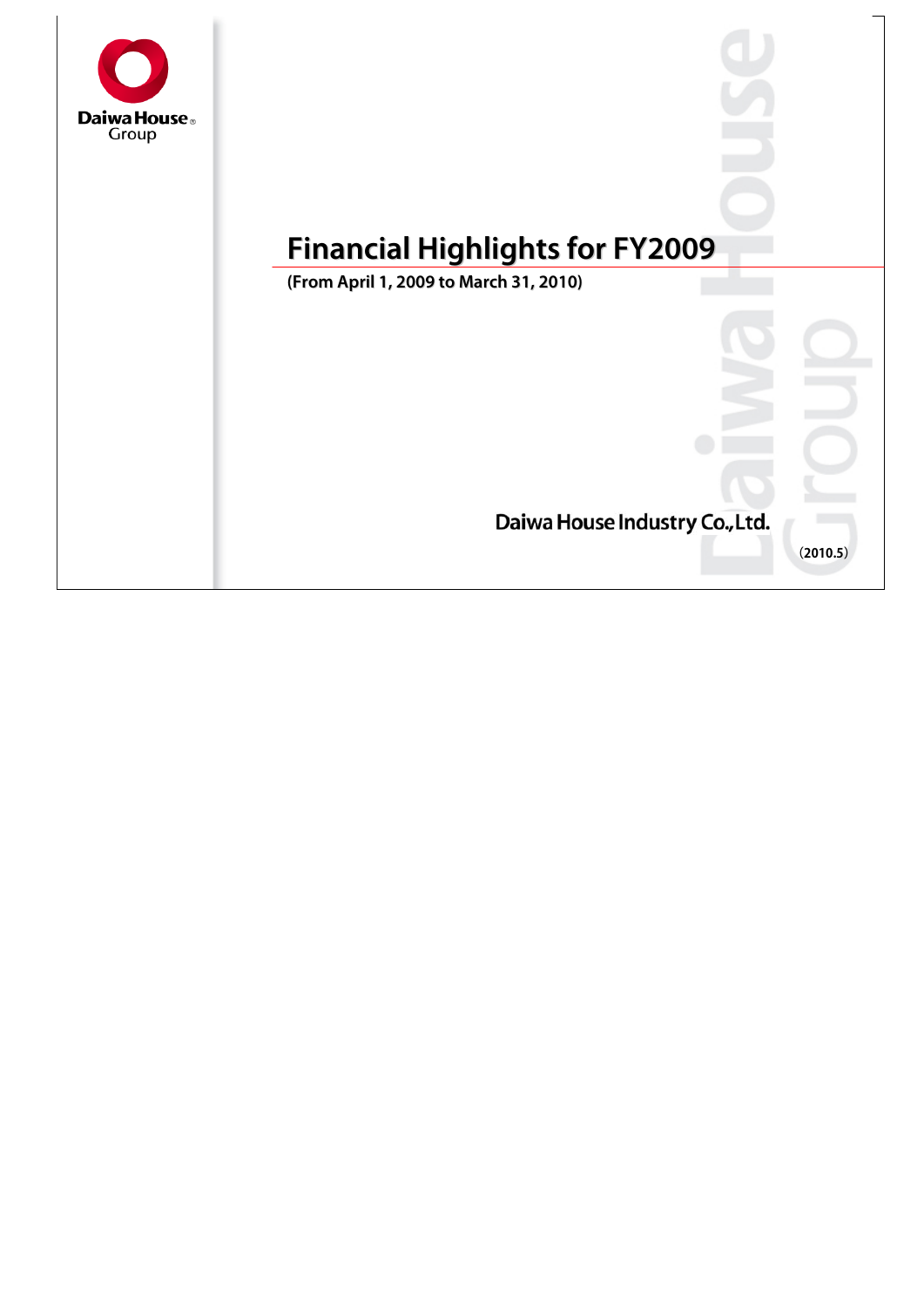- Notes: 1. The business forecasts are based on assumptions in light of information available as of the date of announcement of this material, and the factors of uncertainty that may possibly impact the future results of operations. The Company's actual results may differ significantly from those presented herein as a consequence of numerous factors .
	- 2. Amounts below ¥100 million are omitted in this material.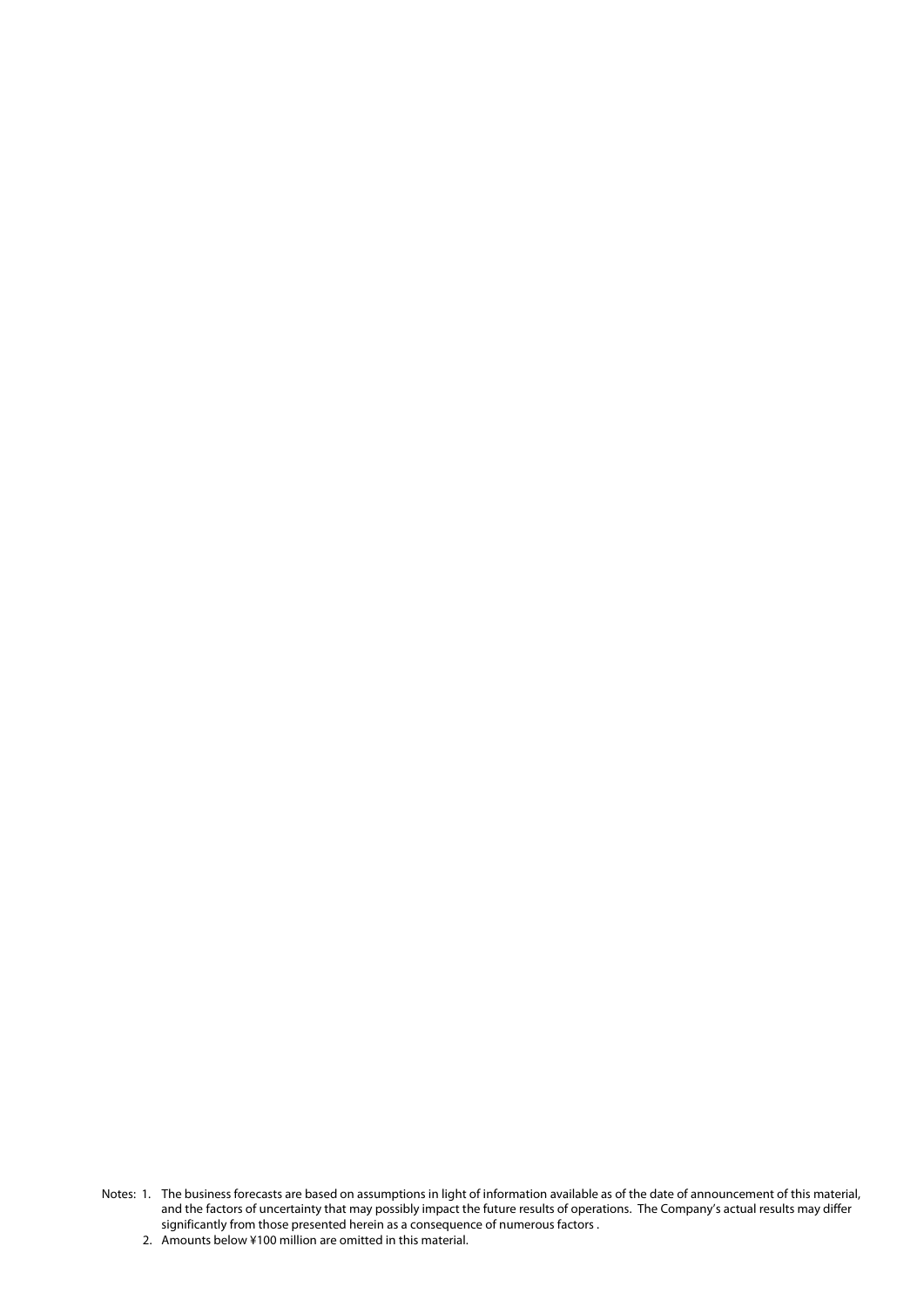#### Daiwa House Group

### 1**. Summary of Accounts Settlement in FY2009: Overview**

|                                            |         |              |                    |            |                  |         |          | (¥billion) |
|--------------------------------------------|---------|--------------|--------------------|------------|------------------|---------|----------|------------|
|                                            |         | Consolidated |                    |            | Non-consolidated |         |          |            |
|                                            | FY2008  | FY2009       |                    | <b>YOY</b> |                  | FY2009  | YOY      |            |
|                                            |         |              | Amounts            | Ratio      | FY2008           |         | Amounts  | Ratio      |
| Net sales                                  | 1,690.9 | 1,609.8      | $-81.0$<br>$-4.8%$ |            | 1,152.4          | 1,034.8 | $-117.5$ | $-10.2%$   |
| Operating income                           | 73.5    | 62.7         | $-10.8$            | $-14.8%$   | 47.5             | 38.7    | $-8.7$   | $-18.4%$   |
| Ordinary income                            | 39.8    | 60.0         | 20.1               | 50.6%      | 28.3             | 39.0    | 10.7     | 37.9%      |
| Net income                                 | 4.1     | 19.1         | 14.9               | 358.3%     | 5.5              | 12.9    | 7.3      | 132.5%     |
| $(\divideontimes)$<br>Net income per share | 7.20    | 33.00        | 25.80              | 358.3%     |                  |         |          |            |

|                                                                                                                          |          |                             |                     |                       | (¥ billion)      |                             |         |       |
|--------------------------------------------------------------------------------------------------------------------------|----------|-----------------------------|---------------------|-----------------------|------------------|-----------------------------|---------|-------|
|                                                                                                                          |          | Consolidated                |                     |                       | Non-consolidated |                             |         |       |
|                                                                                                                          |          | Mar. 31, 2009 Mar. 31, 2010 |                     | YOY<br>Ratio          |                  | Mar. 31, 2009 Mar. 31, 2010 | YOY     |       |
|                                                                                                                          |          |                             | Amounts             |                       |                  |                             | Amounts | Ratio |
| <b>Total assets</b>                                                                                                      | 1,810.5  | 1,916.9                     | 106.3               | 5.9%                  | 1,337.5          | 1,418.1                     | 80.6    | 6.0%  |
| Net assets                                                                                                               | 607.4    | 617.7                       | 10.3                | 1.7%<br>17.65<br>1.7% |                  | 545.3                       | 3.1     | 0.6%  |
| Net assets per share $(*)$                                                                                               | 1,047.50 | 1,065.15                    |                     |                       |                  |                             |         |       |
| Dividend per share $(*)$                                                                                                 | 24.00    | 17.00                       | $-7.00$<br>$-29.2%$ |                       |                  |                             |         |       |
| © 2010 Daiwa House Industry Co., Ltd. All rights reserved.<br>Financial Highlights/FY2009, the year ended March 31, 2010 |          |                             |                     |                       |                  |                             |         |       |

#### 【MEMO】

On both a consolidated and non-consolidated basis, net sales and operating income decreased from the previous year, reflecting mainly the influence of the slow economy. In contrast, ordinary income and net income exceeded the previous term's level, with a reduction in the extraordinary loss and the amortization of the actuarial loss for employees' retirement benefits.

■Factors contributing to changes in operating income



Comparison with the consolidated full-year forecasts announced in February 2010 (Reference) Net sales, operating income, and ordinary income for the reporting term exceeded the forecasts revised in Feb. 2010.

|                  |                             |             |            | (¥ bn)   |  |  |
|------------------|-----------------------------|-------------|------------|----------|--|--|
|                  | <b>Forecasts</b><br>revised | Results for | Comparison |          |  |  |
| in Feb. 2010     |                             | FY2009      | Amounts    | Ratio    |  |  |
| Net sales        | 1,570.0                     | 1,609.8     | 39.8       | 2.5%     |  |  |
| Operating income | 62.0                        | 62.7        | 0.7        | 1.2%     |  |  |
| Ordinary income  | 56.5                        | 60.0        | 3.5        | 6.3%     |  |  |
| Net income       | 24.0                        | 19.1        | $-4.8$     | $-20.4%$ |  |  |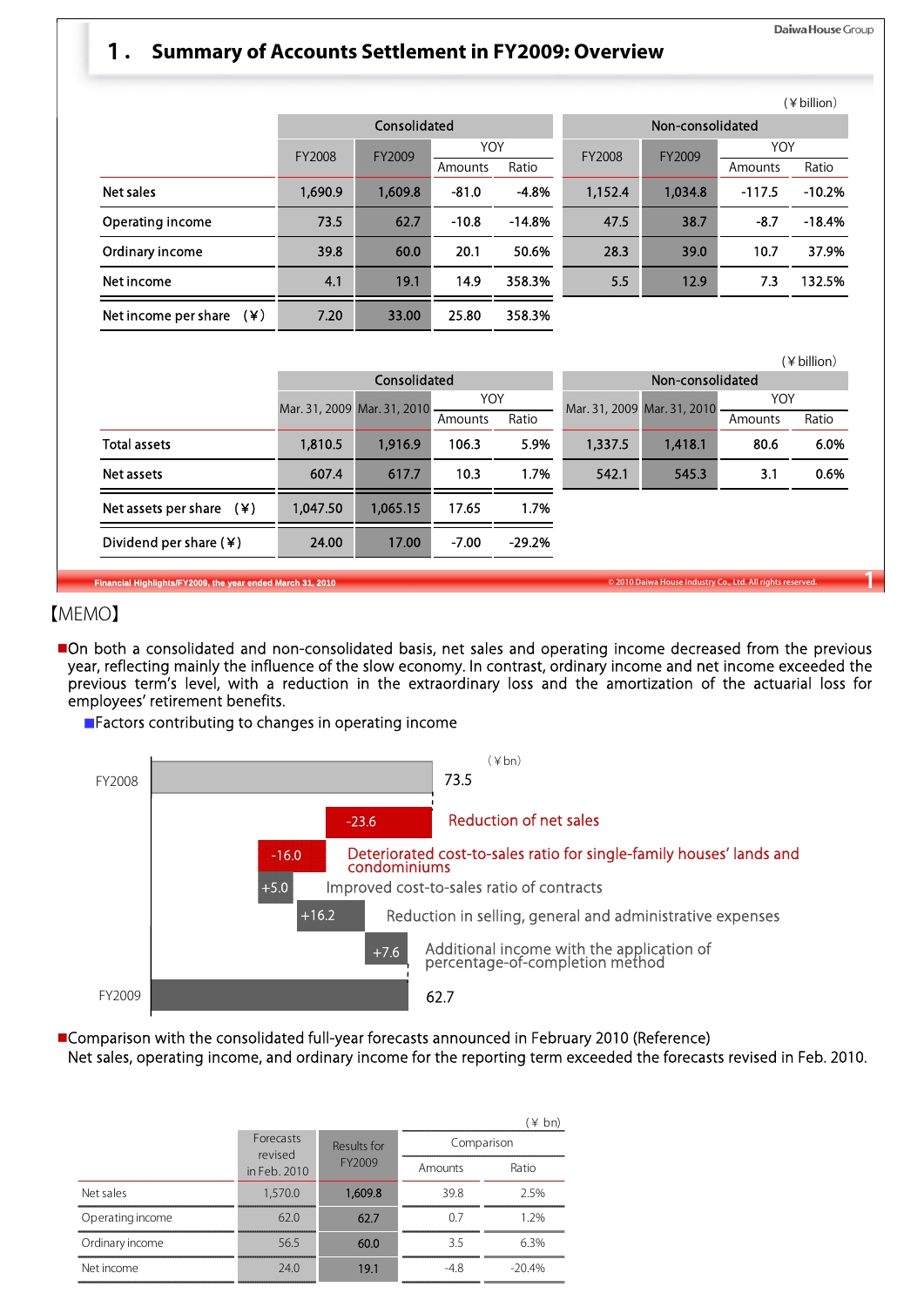## 2**. Group Companies**

|                                                    |               | Number of companies      | <b>Notes</b> |                                                  |
|----------------------------------------------------|---------------|--------------------------|--------------|--------------------------------------------------|
|                                                    | Mar. 31, 2009 | Mar. 31, 2010<br>Changes |              |                                                  |
| Parent Company<br>(Daiwa House Industry Co., Ltd.) |               |                          |              |                                                  |
| Consolidated subsidiaries                          | 57            | 59                       | 2            | Inclusion: 6 companies;<br>Exclusion: 4companies |
| Equity-method affiliatets                          | 13            | 13                       |              |                                                  |
| Unconsolidated                                     |               |                          |              | Daiwa House REIT Investment<br>Corporation       |
| <b>Total</b>                                       | 72            | 74                       | 2            |                                                  |

**Financial Highlights/FY2009, the year ended March 31, 2010 © 2010 Daiwa House Industry Co., Ltd. All rights reserved. 2**

## 【MEMO】

## Major factors in changes in the scope of consolidation during FY2009

|           | Hachioji Shisetsu Kaihatsu Special Purpose<br>Company            | Logistics facilities development (transfer and disposition of real estate)<br>Daiwa House Industry's equity share: 100%<br>Established in July 2009                                                        |  |  |  |  |  |
|-----------|------------------------------------------------------------------|------------------------------------------------------------------------------------------------------------------------------------------------------------------------------------------------------------|--|--|--|--|--|
|           | Daiwa LifeNext Co., Ltd. (former Cosmos Life<br>Co., Ltd.)       | Management of condominiums and other buildings<br>Daiwa House Industry's equity share: 100%<br>Equity acquisition in Sept. 2009                                                                            |  |  |  |  |  |
| Inclusion | Life Clean Service Co., Ltd.                                     | Cleaning services<br>Daiwa LifeNext's (former Cosmos Life) equity share: 100%<br>Equity acquisition in Sept. 2009                                                                                          |  |  |  |  |  |
|           | Daiwa House (China) Investment Co., Ltd.                         | Investment company in China<br>Daiwa House Industry's equity share: 100%<br>Established in Sept. 2009                                                                                                      |  |  |  |  |  |
|           | Shin-misato Development One Special<br>Purpose Company           | Logistics facilities development<br>Daiwa House Industry's equity share: 100%<br>Exclusion of a subsidiary from consolidation in June 2009,<br>due to the dissolution resolution                           |  |  |  |  |  |
| Exclusion | Daiwa Monthly Co., Ltd.                                          | Leasing and management of real estates and properties<br>Daiwa House Industry's equity share: 100%<br>Exclusion of a subsidiary from consolidation in October 2009, due to the<br>merger with Daiwa Living |  |  |  |  |  |
|           | Higashi Matsuyama Shisetsu Kaihatsu<br>Limited Liability Company | Logistics facilities development<br>Daiwa House Industry's equity share: 100%<br>Exclusion of a subsidiary from consolidation in July 2009, due to the<br>completion of the liquidation process            |  |  |  |  |  |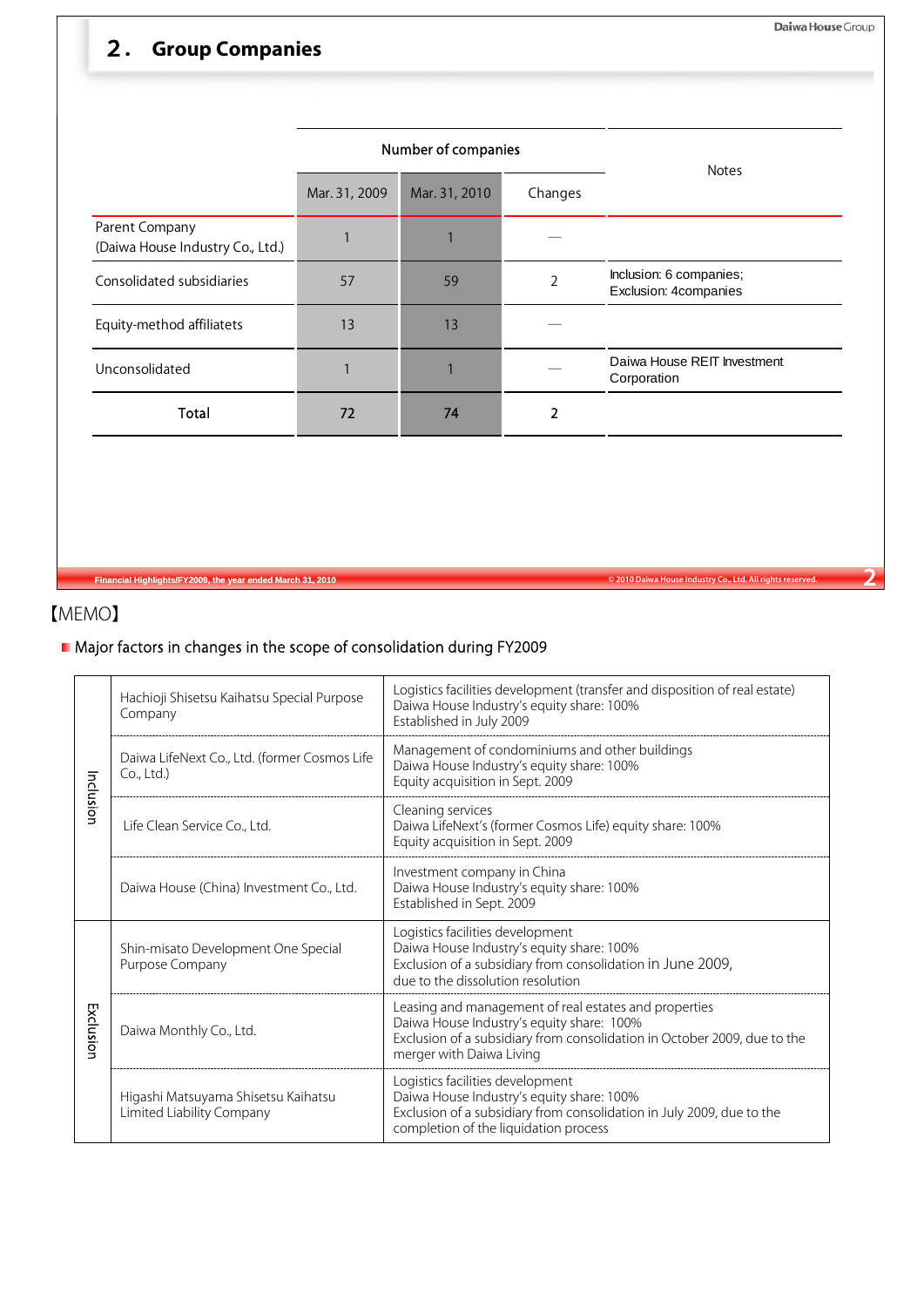## 3**. Summary of Profits**

|  | (¥billion) |
|--|------------|

|                                                      | FY2008                                                               |                     |                     |      |         |        |         |          |
|------------------------------------------------------|----------------------------------------------------------------------|---------------------|---------------------|------|---------|--------|---------|----------|
|                                                      | (Ref) Effect on<br>Percentage-of-completion method<br><b>Results</b> |                     | Composition         | YOY  |         |        |         |          |
|                                                      | Results                                                              | Bef.<br>Application | Composition Amounts |      |         |        | Amounts | Ratio    |
| Net sales                                            | 1,690.9                                                              | 1,571.3             | 100.0%              | 38.5 | 1,609.8 | 100.0% | $-81.0$ | $-4.8%$  |
| Cost of sales                                        | 1,357.8                                                              | 1,272.9             | 81.0%               | 30.9 | 1,303.8 | 81.0%  | $-53.9$ | $-4.0%$  |
| Gross profit                                         | 333.1                                                                | 298.3               | 19.0%               | 7.6  | 306.0   | 19.0%  | $-27.1$ | $-8.1%$  |
| SG&A expenses                                        | 259.5                                                                | 243.2               | 15.5%               |      | 243.2   | 15.1%  | $-16.2$ | $-6.3%$  |
| Operating income                                     | 73.5                                                                 | 55.0                | 3.5%                | 7.6  | 62.7    | 3.9%   | $-10.8$ | $-14.8%$ |
| Non-operating income                                 | 12.6                                                                 | 12.3                | 0.8%                |      | 12.3    | 0.8%   | $-0.3$  | $-2.5%$  |
| Non-operating expenses                               | 46.3                                                                 | 15.0                | 1.0%                |      | 15.0    | 0.9%   | $-31.3$ | $-67.6%$ |
| Ordinary income                                      | 39.8                                                                 | 52.4                | 3.3%                | 7.6  | 60.0    | 3.7%   | 20.1    | 50.6%    |
| Extraordinary income                                 | 1.0                                                                  | 0.2                 | 0.0%                |      | 0.2     | 0.0%   | $-0.7$  | $-75.0%$ |
| <b>Extraordinary losses</b>                          | 27.1                                                                 | 22.2                | 1.4%                |      | 22.2    | 1.4%   | $-4.9$  | $-18.2%$ |
| Income before income taxes and<br>minority interests | 13.7                                                                 | 30.4                | 1.9%                | 7.6  | 38.0    | 2.4%   | 24.3    | 177.5%   |
| Net income                                           | 4.1                                                                  |                     |                     |      | 19.1    | 1.2%   | 14.9    | 358.3%   |

**Financial Highlights/FY2009, the year ended March 31, 2010 Co., Ltd. All rights reserved. Co., Ltd. All rights reserved. 2010 Daiwa House Industry Co., Ltd. All rights reserved.** 

## 【MEMO】

#### Effect on the percentage-of-completion method

Net sales increased by ¥38.5 bn;

Operating income, ordinary income, and income before income taxes and minority interests increased by ¥7.6 bn.

|                                                                           |        |        | $(\nPsi b)$    |                                                                           |
|---------------------------------------------------------------------------|--------|--------|----------------|---------------------------------------------------------------------------|
| Lower of cost or market method                                            | FY2008 | FY2009 | Changes        | FY2009<br><b>FY2008</b><br>Condominiums:<br>¥14.6 bn<br>$46.1$ bn         |
| Lower of cost or market method (inventories)                              | 7.8    | 16.1   | 8.3            | $41.5$ bn<br>Single-Family Houses: ¥0.7 bn                                |
|                                                                           |        |        |                |                                                                           |
|                                                                           |        |        | $(*bn)$        |                                                                           |
| SG&A expenses                                                             | FY2008 | FY2009 | Changes        |                                                                           |
| Personnel costs (incl. welfare expense)                                   | 145.6  | 143.2  | $-2.4$         |                                                                           |
| Advertising & promotion expenses                                          | 31.5   | 24.6   | $-6.8$         |                                                                           |
| Sales commission                                                          | 11.9   | 10.7   | $-1.1$         |                                                                           |
| Goodwill amortization                                                     | 1.2    |        | $-1.2$         |                                                                           |
| Communication & transportation expenses                                   | 14.9   | 12.6   | $-2.2$         |                                                                           |
| Others                                                                    | 54.2   | 52.0   | $-2.2$         | SG&A expenses decreased by ¥16.2 bn, due to                               |
| Total                                                                     | 259.5  | 243.2  | $-16.2$        | cost cutting measures.                                                    |
|                                                                           |        |        | $(\nless b n)$ |                                                                           |
| Amortization of actuarial gain/loss for<br>employees' retirement benefits |        |        |                |                                                                           |
|                                                                           | FY2008 | FY2009 | Changes        | Ordinary income increased by ¥31.9 bn, due to                             |
| Amortization of actuarial gain for employees'<br>retirement benefits      |        | 0.4    | 0.4            | improvement of operation in the pension asset<br>management               |
| Amortization of actuarial loss for employees'<br>retirement benefits      | 31.4   |        | $-31.4$        |                                                                           |
|                                                                           |        |        | $(*bn)$        | Loss at special purpose company: ¥9.2 bn                                  |
| <b>Extraordinary loss</b>                                                 | FY2008 | FY2009 | Change         |                                                                           |
| Loss on valuation of investment securities                                | 7.5    | 9.6    | 2.1            | 44.7 <sub>bn</sub><br>Lease properties:                                   |
| Impairment loss of noncurrent assets                                      | 14.8   | 10.9   | $-3.9$         | 43.7 <sub>bn</sub><br>Hotels:<br>Offices and plants: ¥1.1 bn              |
|                                                                           |        |        |                | 40.9 <sub>bn</sub><br>Home centers:<br>40.3 <sub>bn</sub><br>Idle assets: |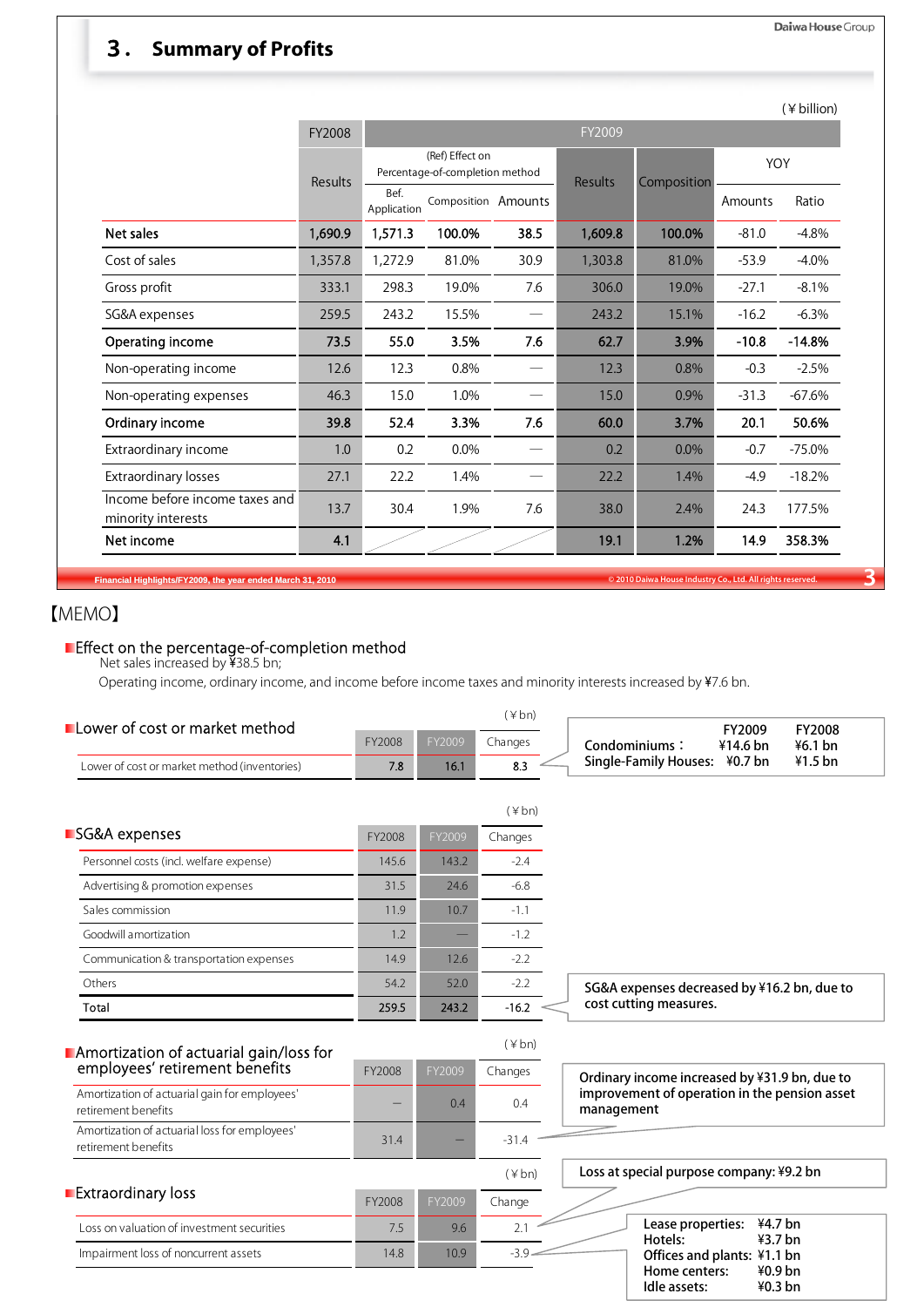#### Daiwa House Group

## 4**. Business Segment Information** ① **(Current Five Business Segments)**

|           |                                |                  |                      |                                                     |         |                |         | (¥ billion) |  |
|-----------|--------------------------------|------------------|----------------------|-----------------------------------------------------|---------|----------------|---------|-------------|--|
|           |                                | FY2008           |                      | FY2009                                              |         |                |         |             |  |
|           |                                | Results          | Forecasts<br>revised | (Ref) Effect on Percentage-of-<br>completion method |         | <b>Results</b> | YOY     |             |  |
|           |                                |                  | in Feb. 2010         | Before<br>application                               | Amounts |                | Amounts | Ratio       |  |
|           | Residential                    | 959.0            | 930.4                | 927.0                                               | 14.4    | 941.5          | $-17.4$ | $-1.8%$     |  |
|           | <b>Commercial Construction</b> | 545.1            | 461.4                | 456.5                                               | 23.9    | 480.5          | $-64.6$ | $-11.9%$    |  |
|           | Resort Hotels and Sports Life  | 60.1             | 56.5                 | 56.0                                                |         | 56.0           | $-4.0$  | $-6.7%$     |  |
| Sales     | Home Center                    | 63.5             | 61.0                 | 61.2                                                |         | 61.2           | $-2.2$  | $-3.6%$     |  |
|           | Other Businesses               | 143.9            | 135.0                | 137.8                                               | 0.1     | 137.9          | $-5.9$  | $-4.2%$     |  |
|           | (Elimination/Corporate)        | (80.8)           | (74.3)               | (67.4)                                              |         | (67.4)         | 13.3    |             |  |
|           | Total                          | 1,690.9          | 1,570.0              | 1,571.3                                             | 38.5    | 1,609.8        | $-81.0$ | $-4.8%$     |  |
|           | Residential                    | 28.5             | 33.4                 | 25.6                                                | 3.4     | 29.1           | 0.5     | 2.0%        |  |
|           | <b>Commercial Construction</b> | 66.1             | 49.2                 | 51.1                                                | 4.1     | 55.2           | $-10.8$ | $-16.5%$    |  |
| Operating | Resort Hotels and Sports Life  | $-1.1$           | 0.0                  | $-0.5$                                              |         | $-0.5$         | 0.5     |             |  |
|           | Home Center                    | 1.1              | 1.0                  | 0.7                                                 |         | 0.7            | $-0.3$  | $-32.4%$    |  |
| income    | <b>Other Businesses</b>        | 2.5              | 1.1                  | $-0.2$                                              | 0.0     | $-0.2$         | $-2.7$  |             |  |
|           | (Elimination/Corporate)        | (23.6)<br>(22.7) |                      | (21.6)                                              |         |                | 2.0     |             |  |
|           | <b>Total</b>                   | 73.5             | 62.0                 | 55.0                                                | 7.6     | 62.7           | $-10.8$ | $-14.8%$    |  |

Note: Sales and operating income by segment are shown prior to consolidation adjustment.

**Financial Highlights/FY2009, the year ended March 31, 2010 COLL CONSTRANT CONSTRANT CONSTRANT CONSTRANT CONSTRANT CONSTRANT CONSTRANT CONSTRANT CONSTRANT CONSTRANT CONSTRANT CONSTRANT CONSTRANT CONSTRANT CONSTRANT CONST** 

## 【MEMO】

### New Eight Business Segments

| (Reference)<br>Current business<br>segments |    | New business<br>segments                             | <b>Businesses</b>                                                                                      | Main group companies                                                                                                                           |  |  |
|---------------------------------------------|----|------------------------------------------------------|--------------------------------------------------------------------------------------------------------|------------------------------------------------------------------------------------------------------------------------------------------------|--|--|
|                                             |    | <b>Single-Family Houses</b>                          | Contracting, subdivisions                                                                              | Daiwa House Industry                                                                                                                           |  |  |
| Residential                                 |    | <b>Rental Housing</b>                                | Development, construction & management of<br>rental housing, rental housing intermediation<br>services | Daiwa House Industry, Daiwa Living, Daiwa Estate,<br>Nihon Jyutaku Ryutu                                                                       |  |  |
|                                             |    | Condominiums                                         | Development & construction of condominium,<br>condominium management                                   | Daiwa House Industry, Nihon Jyutaku Ryutu, Daiwa Service,<br>Daiwa LifeNext (former Cosmos Life)                                               |  |  |
|                                             |    | <b>Existing Home Business</b>                        | Contracting (home renovation), real estate<br>agency services                                          | Daiwa House Industry, Daiwa House Renew, Daiwa Service,<br>Nihon Jyutaku Ryutu                                                                 |  |  |
| Commercial                                  |    | <b>Commercial Facilities</b>                         | Development, construction, management &<br>operation of commercial facilities                          | Daiwa House Industry, Daiwa Lease, Daiwa Un-ei Kanri,<br>Daiwa Information Service, DH Property One, Daiwa Royal,<br>Daiwa Service             |  |  |
| Construction                                |    | <b>Business &amp; Corporate</b><br><b>Facilities</b> | Development, construction & management of<br>office buildings                                          | logistics, medical and nursing-care facilities and Daiwa House Industry, Daiwa Lease, Higashi-Fuji                                             |  |  |
| <b>Resort Hotels</b><br>& Sports Life       |    | Health & Leisure                                     | Management of resort hotels, golf courses,<br>fitness clubs, nursing care facilities                   | Daiwa Resort, Daiwa Royal Golf, Nippon Athletic Service,<br>Jukeikai, Shinwa Agency                                                            |  |  |
| Home Center                                 | î, |                                                      | Construction material logistics services,<br>construction materials, home centers                      | Daiwa Logistics, Daiwa Rakuda Industry,<br>Royal Home Center                                                                                   |  |  |
|                                             |    | <b>Other Businesses</b>                              | City hotels, energy, and financial services<br>businesses                                              | Daiwa House Industry, Daiwa Royal, Osaka Marubiru,<br>Daiwa Energy, Eneserve, Daiwa Lease,<br>Daiwa House Insurance                            |  |  |
| <b>Other Businesses</b>                     |    |                                                      | Overseas businesses                                                                                    | DH (Dalian) Administrative Management Consulting Center,<br>Tianjin Jiuhe International Villa,<br>Daiwa House (Suzhou) Real Estate Development |  |  |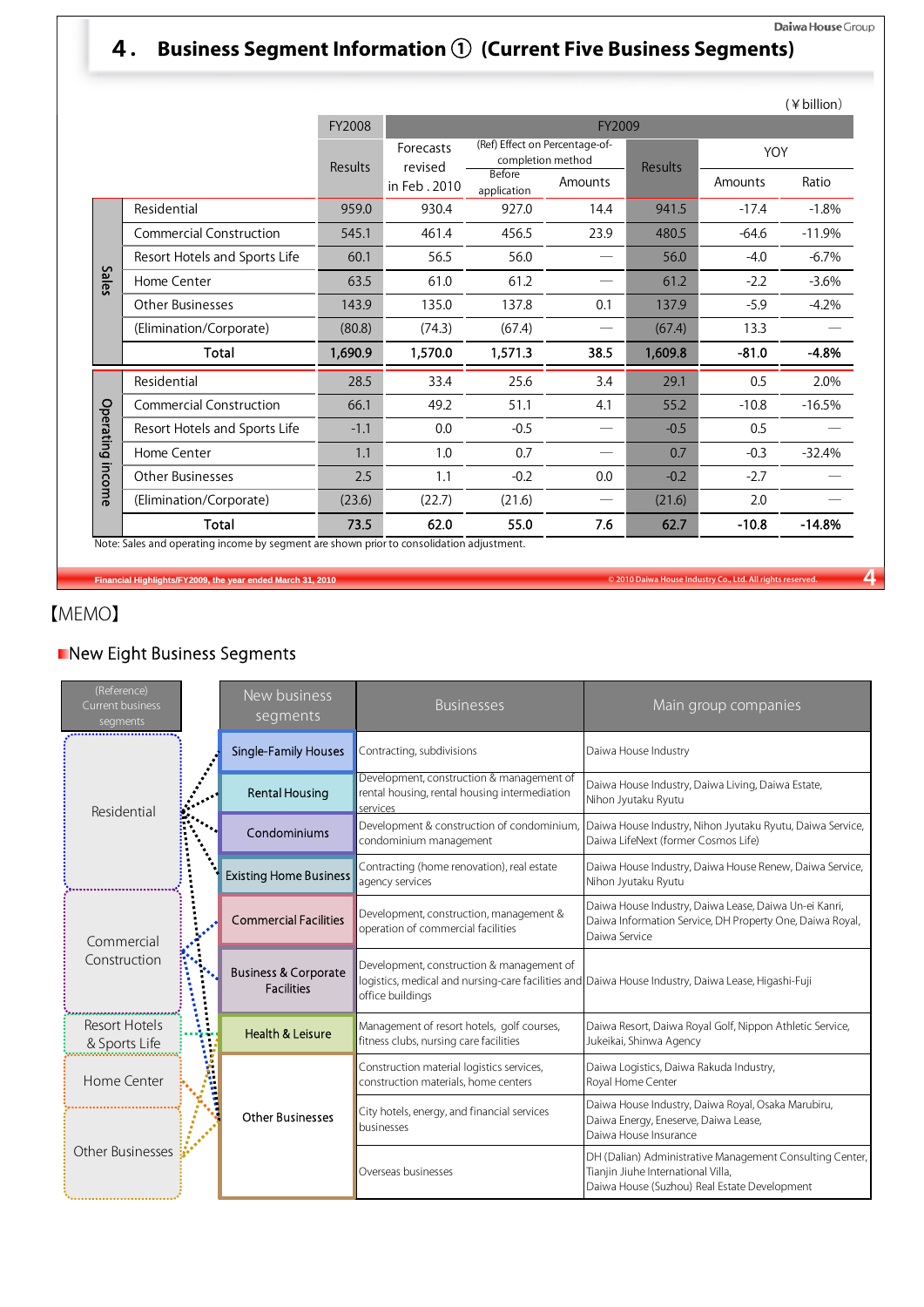## 4**. Business Segment Information** ②(**New Eight Business Segments**)

|           |                                            |                |             |                                                     |                                |                |             |         | (¥ billion) |  |
|-----------|--------------------------------------------|----------------|-------------|-----------------------------------------------------|--------------------------------|----------------|-------------|---------|-------------|--|
|           |                                            | FY2008         |             | FY2009                                              |                                |                |             |         |             |  |
|           |                                            | <b>Results</b> | Composition | (Ref) Effect on percentage-<br>of-completion method |                                | <b>Results</b> | Composition | YOY     |             |  |
|           |                                            |                |             | <b>Before</b><br>application                        | Amounts                        |                |             | Amounts | Ratio       |  |
|           | Single-Family Houses                       | 356.1          | 21.1%       | 320.6                                               | 5.3                            | 325.9          | 20.2%       | $-30.2$ | $-8.5%$     |  |
|           | Rental Housing                             | 449.6          | 26.6%       | 440.2                                               | 8.7                            | 449.0          | 27.9%       | $-0.5$  | $-0.1%$     |  |
|           | Condominiums                               | 118.7          | 7.0%        | 119.2                                               | 0.1                            | 119.3          | 7.4%        | 0.5     | 0.5%        |  |
|           | <b>Existing Home Business</b>              | 34.8           | 2.1%        | 46.7                                                | 0.2                            | 46.9           | 2.9%        | 12.1    | 34.8%       |  |
| δā        | <b>Commercial Facilities</b>               | 303.9          | 18.0%       | 277.3                                               | 8.3                            | 285.6          | 17.8%       | $-18.1$ | $-6.0\%$    |  |
| ā         | Business & Corporate Facilities            | 243.5          | 14.4%       | 180.6                                               | 15.6                           | 196.2          | 12.2%       | $-47.2$ | $-19.4%$    |  |
|           | Health & Leisure                           | 61.2           | 3.6%        | 57.1                                                | $\overline{\phantom{0}}$       | 57.1           | 3.5%        | $-4.0$  | $-6.6%$     |  |
|           | <b>Other Businesses</b>                    | 222.3          | 13.1%       | 210.7                                               | 0.1                            | 210.9          | 13.1%       | $-11.4$ | $-5.1%$     |  |
|           | (Elimination/Corporate)                    | (99.2)         | $-5.9%$     | (81.2)                                              |                                | (81.2)         | $-5.0\%$    |         |             |  |
|           | Total                                      | 1,690.9        | 100.0%      | 1,571.3                                             | 38.5                           | 1,609.8        | 100.0%      | $-81.0$ | $-4.8%$     |  |
|           | Single-Family Houses                       | 3.0            | 4.1%        | 4.8                                                 | 1.3                            | 6.2            | 9.9%        | 3.2     | 107.1%      |  |
|           | Rental Housing                             | 34.1           | 46.3%       | 36.5                                                | 2.0                            | 38.6           | 61.6%       | 4.5     | 13.4%       |  |
|           | Condominiums                               | $-10.1$        | $-13.8%$    | $-18.3$                                             | 0.0                            | $-18.3$        | $-29.2%$    | $-8.1$  |             |  |
|           | <b>Existing Home Business</b>              | 0.7            | 0.9%        | 1.7                                                 | 0.0                            | 1.7            | 2.8%        | 1.0     | 163.9%      |  |
| Operating | <b>Commercial Facilities</b>               | 33.9           | 46.1%       | 32.3                                                | 2.1                            | 34.4           | 54.9%       | 0.5     | 1.6%        |  |
|           | <b>Business &amp; Corporate Facilities</b> | 33.3           | 45.2%       | 19.7                                                | 2.0                            | 21.7           | 34.7%       | $-11.5$ | $-34.6%$    |  |
| income    | Health & Leisure                           | $-1.0$         | $-1.4%$     | $-0.5$                                              | $\overline{\phantom{0}}$       | $-0.5$         | $-0.8%$     | 0.5     |             |  |
|           | Other Businesses                           | 4.9            | 6.7%        | 1.0                                                 | 0.0                            | 1.0            | 1.7%        | $-3.8$  | $-78.8%$    |  |
|           | (Elimination/Corporate)                    | (25.3)         | $-34.1%$    | (22.2)                                              | $\qquad \qquad \longleftarrow$ | (22.2)         | $-35.6%$    |         |             |  |
|           | Total                                      | 73.5           | 100.0%      | 55.0                                                | 7.6                            | 62.7           | 100.0%      | $-10.8$ | $-14.8%$    |  |

**Financial Highlights/FY2009, the year ended March 31, 2010 Co., Ltd. All rights reserved. 5Co., Ltd. All rights reserved. 5** 

## 【MEMO】

## Difference between the actual results and revised forecasts on Feb 10, 2010 (at 3Q in FY2009)

|              |                                            |                         |                   |                            |            | $(\nless b n)$ |                                                                   |  |  |
|--------------|--------------------------------------------|-------------------------|-------------------|----------------------------|------------|----------------|-------------------------------------------------------------------|--|--|
|              |                                            | Forecasts               | <b>Result for</b> |                            | Comparison |                |                                                                   |  |  |
|              |                                            | revised in<br>Feb. 2010 |                   | FY2009<br>Ratio<br>Amounts |            |                | Main reasons                                                      |  |  |
|              | Single-Family Houses                       | 320.2                   | 325.9             | 5.7                        | 1.8%       |                |                                                                   |  |  |
|              | Rental Housing                             | 447.0                   | 449.0             | 2.0                        | 0.4%       | $*1$           | *1Application of percentage-of-completion methods                 |  |  |
|              | Condominiums                               | 117.8                   | 119.3             | 1.5                        | 1.3%       |                | $(\yen 5.0 \text{ bn} \rightarrow \yen 8.7 \text{ bn})$           |  |  |
|              | <b>Existing Home Business</b>              | 45.4                    | 46.9              | 1.5                        | 3.5%       |                |                                                                   |  |  |
|              | <b>Commercial Facilities</b>               | 277.0                   | 285.6             | 8.6                        | 3.1%       |                |                                                                   |  |  |
| <b>Sales</b> | <b>Business &amp; Corporate Facilities</b> | 185.8                   | 196.2             | 10.4                       | 5.6%       |                | *2 *2 Application of percentage-of-completion methods             |  |  |
|              | Health & Leisure                           | 57.5                    | 57.1              | $-0.3$                     | $-0.6%$    |                | $(\frac{\sqrt{2}}{0}$ bn $\rightarrow \frac{\sqrt{2}}{0}$ bn)     |  |  |
|              | Other Businesses                           | 211.0                   | 210.9             | 0.0                        | 0.0%       |                |                                                                   |  |  |
|              | (Elimination/Corporate)                    | (91.7)                  | (81.2)            | 10.4                       |            |                |                                                                   |  |  |
|              | Total                                      | 1,570.0                 | 1,609.8           | 39.8                       | 2.5%       |                |                                                                   |  |  |
|              | Single-Family Houses                       | 4.3                     | 6.2               | 1.9                        | 44.3%      |                | *3 *3 Sales increased and cost-to-sales ratio improved (0.2%)     |  |  |
|              | Rental Housing                             | 38.2                    | 38.6              | 0.4                        | 1.2%       |                |                                                                   |  |  |
|              | Condominiums                               | $-12.5$                 | $-18.3$           | $-5.8$                     | 46.6%      |                | *4 *4 Effect by lower of cost or market method (¥9.5 bn→¥14.6 bn) |  |  |
|              | <b>Existing Home Business</b>              | 2.4                     | 1.7               | $-0.6$                     | $-27.5%$   |                | *5 *5 cost-to-sales ratio deteriorated (-2.7%)                    |  |  |
| Operating    | <b>Commercial Facilities</b>               | 29.6                    | 34.4              | 4.8                        | 16.3%      |                | *6 *6 Sales increased and cost-to-sales ratio improved (1.2%)     |  |  |
|              | <b>Business &amp; Corporate Facilities</b> | 20.5                    | 21.7              | 1.2                        | 6.2%       |                | *7 *7 Application of percentage-of-completion methods             |  |  |
| income       | Health & Leisure                           | 0.0                     | $-0.5$            | $-0.5$                     |            |                | $(\yen 1.4 \text{ bn} \rightarrow \yen 2.0 \text{ bn})$           |  |  |
|              | Other Businesses                           | 2.5                     | 1.0               | $-1.4$                     | $-58.4%$   |                |                                                                   |  |  |
|              | (Elimination/Corporate)                    | (23.0)                  | (22.2)            | 0.7                        |            |                |                                                                   |  |  |
|              | Total                                      | 62.0                    | 62.7              | 0.7                        | 1.2%       |                |                                                                   |  |  |

Note: Sales and operating income by segment are shown prior to consolidation adjustment.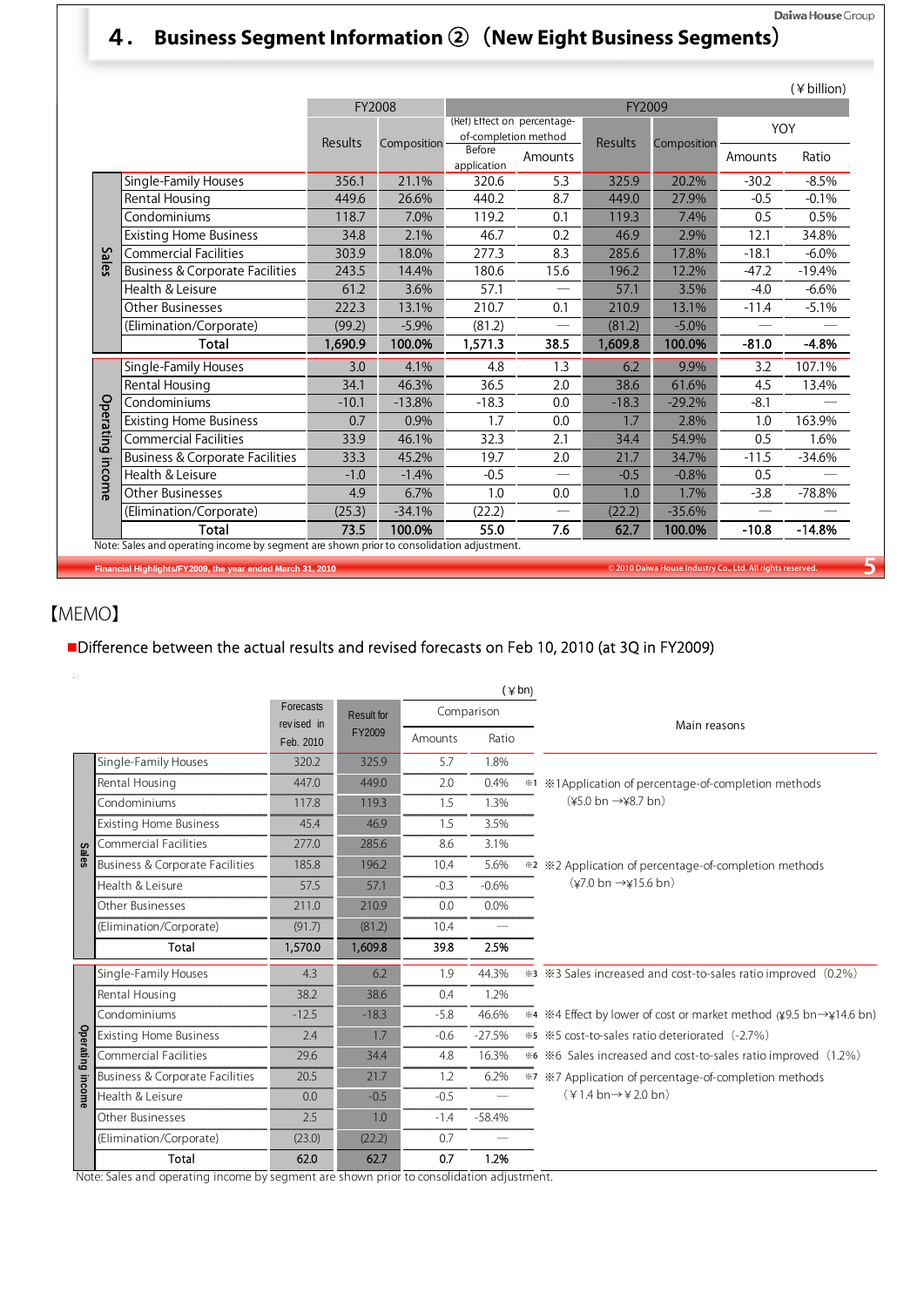## 5**. Consolidated Balance Sheets** ① **Assets**

|                               |               |               | (¥ billion)<br>YOY |       |  |  |
|-------------------------------|---------------|---------------|--------------------|-------|--|--|
|                               | Mar. 31, 2009 | Mar. 31, 2010 | Amounts            | Ratio |  |  |
| <b>Current assets</b>         | 661.1         | 678.7         | 17.5               | 2.7%  |  |  |
| <b>Noncurrent assets</b>      | 1,149.3       | 1,238.1       | 88.7               | 7.7%  |  |  |
| Property, plant and equipment | 728.9         | 778.6         | 49.6               | 6.8%  |  |  |
| Intangible assets             | 13.1          | 20.1          | 6.9                | 53.0% |  |  |
| Investment and other assets   | 407.2         | 439.4         | 32.1               | 7.9%  |  |  |
| <b>Total assets</b>           | 1,810.5       | 1,916.9       | 106.3              | 5.9%  |  |  |

**Fial Highlights/FY2009, the year ended March 31, 2010** 

### 【MEMO】

#### **Major factors in changes**

■ Cash and deposits increased by ¥73.9 billion after bonds payable were issued (up 69.9% yoy).

- ■Real estate for sale decreased by ¥49.2 billion (down 15.7% yoy).
- Costs on uncompleted construction contracts decreased by ¥ 28.0 billion following the application of the percentage-of-completion method.
- ■Property, plant and equipment increased by ¥49.6 billion with the purchase of land and buildings (Up 6.8% yoy).

(¥bn)

|                                                | Mar. 31, 2009 | Mar. 31. |
|------------------------------------------------|---------------|----------|
| Costs on uncompleted<br>construction contracts | 57.4          |          |
| Land for sale                                  | 237.6         |          |

#### **I**nventories

|                                                | Mar. 31, 2009 | Mar. 31, 2010 | YOY     |          |  |
|------------------------------------------------|---------------|---------------|---------|----------|--|
|                                                |               |               | Amounts | Ratio    |  |
| Costs on uncompleted<br>construction contracts | 57.4          | 15.0          | $-42.3$ | $-73.7%$ |  |
| Land for sale                                  | 237.6         | 213.4         | $-24.1$ | $-10.2%$ |  |
| for houses                                     | 100.4         | 84.2          | $-16.1$ | $-16.0%$ |  |
| for condominiums                               | 96.3          | 85.7          | $-10.5$ | $-11.0%$ |  |
| <b>Buildings for sale</b>                      | 76.5          | 51.5          | $-25.0$ | $-32.7%$ |  |
| for houses                                     | 15.0          | 9.1           | $-5.8$  | $-38.9%$ |  |
| for condominiums                               | 57.0          | 36.6          | $-20.4$ | $-35.8%$ |  |
| Others                                         | 24.8          | 19.9          | -4.8    | $-19.7%$ |  |
| Total                                          | 396.4         | 300.0         | -96.4   | $-24.3%$ |  |

#### **Noncurrent assets**

| Noncurrent assets             |               |               |         | $(\nless b n)$ |                                                                         |
|-------------------------------|---------------|---------------|---------|----------------|-------------------------------------------------------------------------|
|                               | Mar. 31, 2009 | Mar. 31, 2010 | YOY     |                | Main properties/reasons                                                 |
|                               |               |               | Amounts | Ratio          |                                                                         |
| Buildings & structures        | 315.6         | 333.7         | 18.0    |                | 5.7% Pacific Minatomirai Urban Tower, Royal Parks Wakabadai             |
| Land                          | 356.0         | 389.5         | 33.5    |                | 9.4% D-Project Hachioji (Tokyo), D-Project Kawagoe (Saitama)            |
| Other                         | 57.2          | 55.2          | $-1.9$  | $-3.5%$        |                                                                         |
| Property, plant and equipment | 728.9         | 778.6         | 49.6    | 6.8%           |                                                                         |
| Intangible assets             | 13.1          | 20.1          | 6.9     |                | 53.0% Goodwill for consolidation of Daiwa LifeNext (former Cosmos Life) |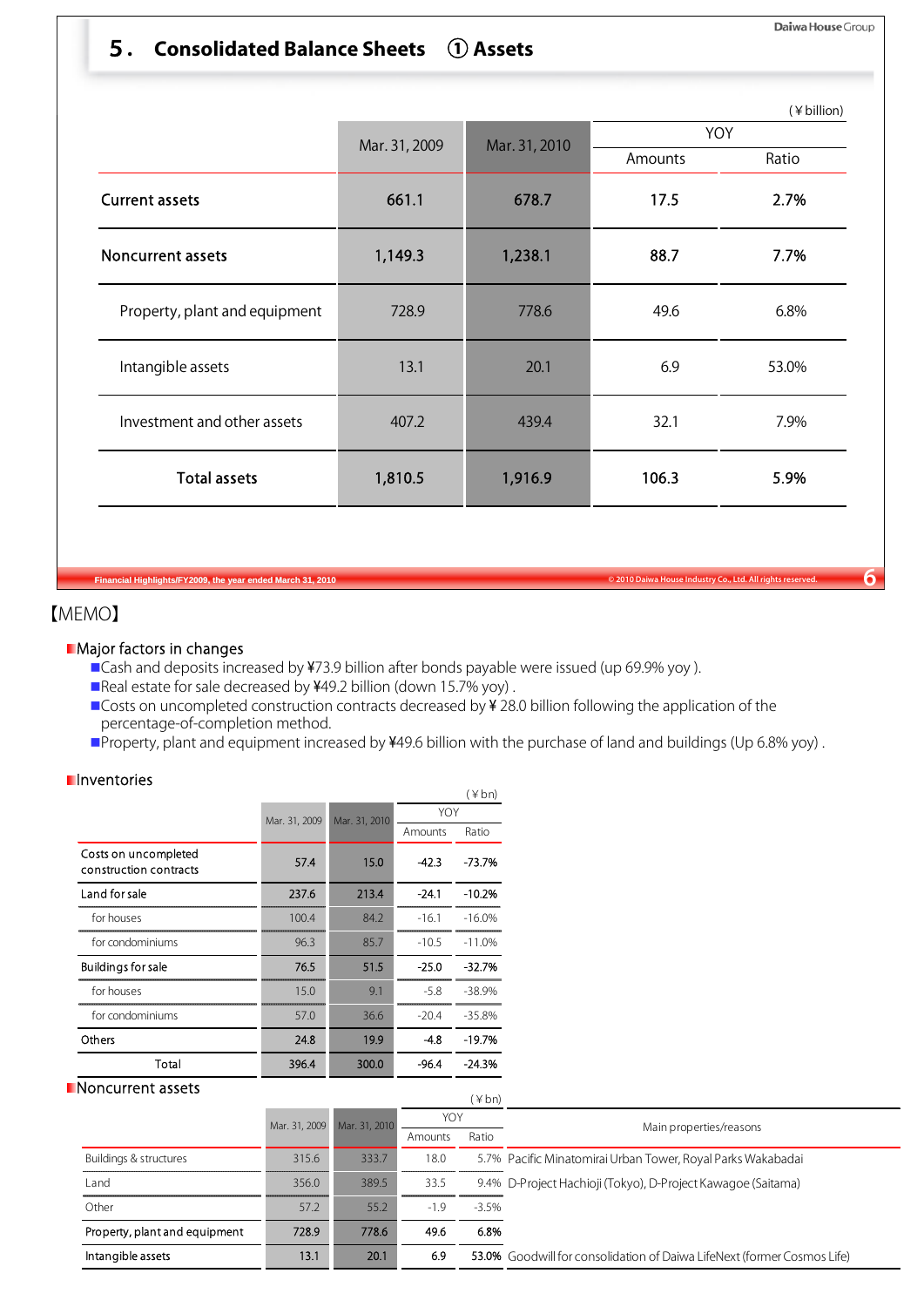## 5**. Consolidated Balance Sheets** ② **Liabilities and Net Assets**

|                                        |               |               |            | (¥ billion) |  |  |
|----------------------------------------|---------------|---------------|------------|-------------|--|--|
|                                        | Mar. 31, 2009 | Mar. 31, 2010 | <b>YOY</b> |             |  |  |
|                                        |               |               | Amounts    | Ratio       |  |  |
| <b>Liabilities</b>                     | 1,203.1       | 1,299.1       | 96.0       | 8.0%        |  |  |
| <b>Current liabilities</b>             | 372.6         | 344.6         | $-28.0$    | $-7.5%$     |  |  |
| Noncurrent liabilities                 | 830.5         | 954.5         | 124.0      | 14.9%       |  |  |
| Net assets                             | 607.4         | 617.7         | 10.3       | 1.7%        |  |  |
| Shareholders' equity                   | 687.6         | 692.4         | 4.8        | 0.7%        |  |  |
| Valuation & translation<br>adjustments | $-80.9$       | $-75.6$       | 5.2        |             |  |  |
| Minority interests                     | 0.7           | 0.9           | 0.2        | 27.4%       |  |  |
| Total liabilities & net assets         | 1,810.5       | 1,916.9       | 106.3      | 5.9%        |  |  |

**Financial Highlights/FY2009, the year ended March 31, 2010 Co. Co., Ltd. All rights reserved.** *Parameters and Daiwa House Industry Co., Ltd. All rights reserved.* **<b>7** 

【MEMO】

#### **Major factors in changes**

Due to the issuance of bonds, D/E ratio was 0.75, and net D/E ratio was 0.46.

Net asset ratio decreased by 1.3 points to 32.2%.

### Interest-bearing liabilities

| iterest-bearing liabilities                |               |               |           | $(*bn)$  |  |
|--------------------------------------------|---------------|---------------|-----------|----------|--|
|                                            | Mar. 31, 2009 | Mar. 31, 2010 | YOY       |          |  |
|                                            |               |               | Amounts   | Ratio    |  |
| Short-term loans payable                   | 16.4          | 14.7          | $-1.6$    | $-10.0%$ |  |
| Current portion of long-term loans payable | 5.6           | 2.9           | $-2.7$    | $-48.3%$ |  |
| Lease obligations (current)                | 0.4           | 1.1           | 0.6       | 157.9%   |  |
| Bonds payable                              |               | 105.3         | 105.3     |          |  |
| Long-term loans payable                    | 319.9         | 335.3         | 15.4      | 4.8%     |  |
| Long-term lease obligations (noncurrent)   | 2.1           | 5.9           | 3.8       | 181.7%   |  |
| Total                                      | 344.5         | 465.4         | 120.9     | 35.1%    |  |
| Debt-Equity Ratio                          | 0.57          | 0.75          | 0.18pt    |          |  |
| Net Debt-Equity Ratio                      | 0.39          | 0.46          | $0.07$ pt |          |  |
| Net asset ratio                            | 33.5%         | 32.2%         | $-1.3pt$  |          |  |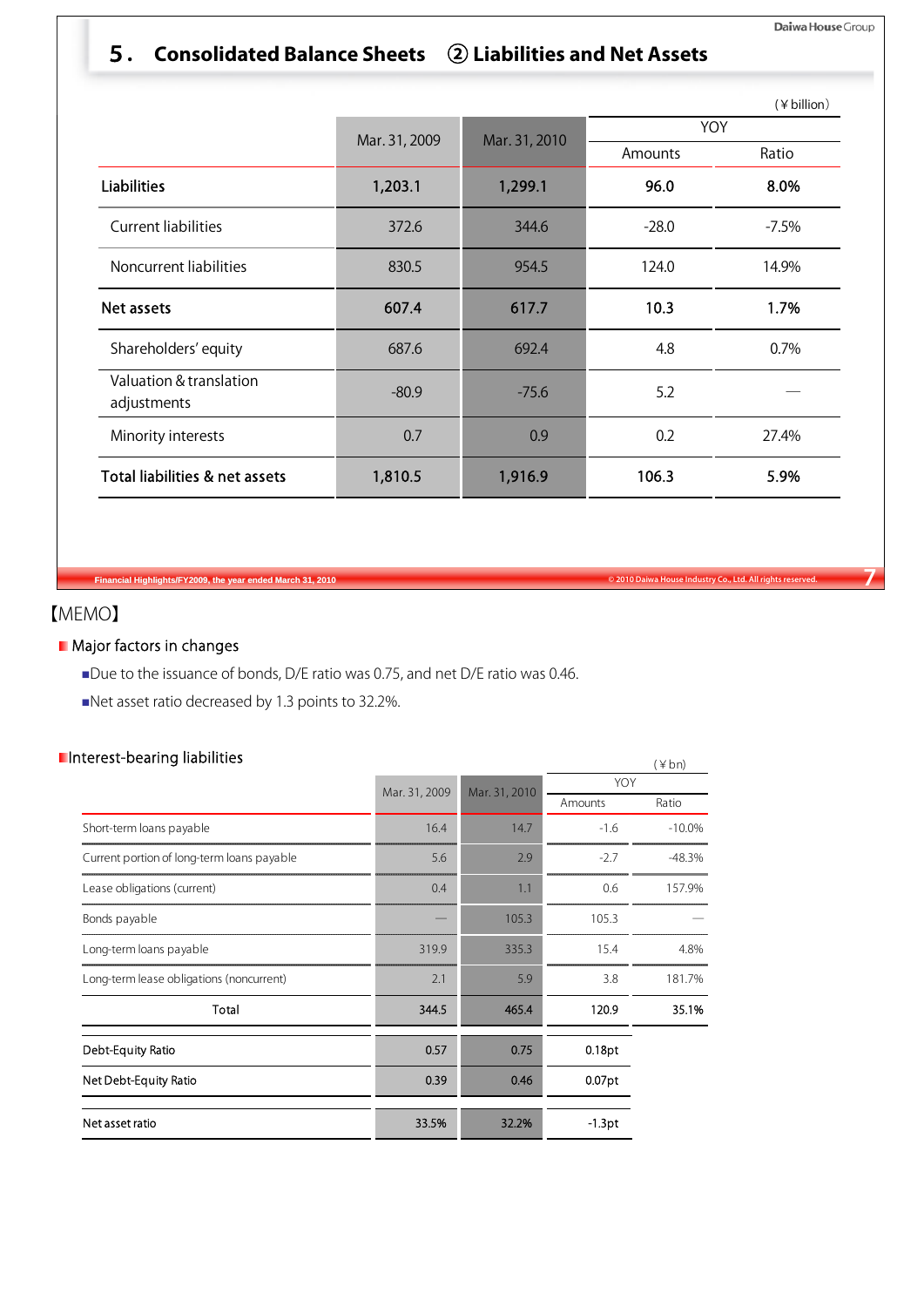### 6**. Full-Year Forecasts for FY2010**

|                  |         | Consolidated |                    | Nonconsolidated |         |                    |  |
|------------------|---------|--------------|--------------------|-----------------|---------|--------------------|--|
|                  | FY2009  |              | FY2010 (forecasts) | FY2009          |         | FY2010 (forecasts) |  |
|                  | Results | Amounts      | YOY ratio          | Results         | Amounts | YOY ratio          |  |
| Net sales        | 1,609.8 | 1,610.0      | 0.0%               | 1,034.8         | 980.0   | $-5.3%$            |  |
| Cost of sales    | 1,303.8 | 1,296.0      | $-0.6%$            | 832.7           | 777.0   | $-6.7%$            |  |
| SG&A expenses    | 243.2   | 248.0        | 1.9%               | 163.2           | 164.0   | 0.5%               |  |
| Operating income | 62.7    | 66.0         | 5.2%               | 38.7            | 39.0    | 0.6%               |  |
| Ordinary income  | 60.0    | 60.5         | 0.8%               | 39.0            | 38.0    | $-2.7%$            |  |
| Net income       | 19.1    | 24.0         | 25.6%              | 12.9            | 16.1    | 24.1%              |  |

### 【MEMO】

#### **Application of the percentage-of-completion methods (Reference)**

A 2.8% yoy increase in net sales in FY2010 is expected before application of percentage of completion methods.

|                  |                        |                       |                |                       |                        |                    |           | $(\nless b$ n) |
|------------------|------------------------|-----------------------|----------------|-----------------------|------------------------|--------------------|-----------|----------------|
| ■Consolidated    |                        | FY2009                |                |                       |                        | FY2010 (forecasts) |           | Comparison     |
|                  |                        | (Reference) Effect on | <b>Results</b> | (Reference) Effect on |                        |                    |           | оf             |
|                  | %-of-completion method |                       |                |                       | %-of-completion method |                    | Forecasts | "before-       |
|                  | Amounts I              | Before                | $(A)+(B)$      | Amounts               | Amounts, net           | Before             | $(D)+(E)$ | application"   |
|                  | (A)                    | application<br>(B)    |                | (C                    | $(D) = (C) - (A)$      | application (E)    |           | $(E)-(B)$      |
| Net sales        | 38.5                   | 571.3                 | ,609.8         | 33.5                  | $-5.0$                 | 1,615.0            | 1,610.0   | 43.7           |
| Operating income | 7.6                    | 55.0                  | 62.7           | 6.7                   | $-0.9$                 | 66.9               | 66.0      | 11.9           |
| Ordinray income  | 7.6                    | 52.4                  | 60.0           | 6.7                   | $-0.9$                 | 61.4               | 60.5      | 9.0            |

The fiscal year ending March 2011 is the second year following the application of the percentage-of-completion method. Consequently, the relationship between net sales using the percentage-of-completion method and net sales using the completedcontract method is as follows:

#### Net sales after application of the percentage-of-completion method

= Net sales with the completed-contract method

- Net sales with the percentage-of-completion method as at the end of the previous fiscal year

+ Net sales with the percentage-of-completion method as at the end of the current fiscal year

#### The Accounting Standards for Asset Retirement Obligations will be applied in the fiscal year ending Mar. 2011.

Herewith, where the retirement (demolition or dismantlement) of property, plant and equipment (elimination of harmful substances, restoration of leased land to original state, etc.) is mandatory under laws, ordinances or contracts, etc., expenses for this work are to be posted as assets at the time of depreciation, etc. The Company therefore anticipates that operating expenses will increase by ¥1.5 billion yen. (The expenses will be incurred mainly for noncurrent assets on leased land.) The Company also anticipates an extraordinary loss of ¥4.0 billion because the expenses for previous fiscal years are to be booked as losses in a lump sum for the first year of application.

#### **Extraordinary Loss**

|                                                                      | FY2009     | FY2010 (forecasts) |
|----------------------------------------------------------------------|------------|--------------------|
| Impairment loss on noncurrent assets:                                | $410.9$ bn | ¥60 bn             |
| Loss on valuation of investment securities:                          | $496$ bn   |                    |
| Loss on application of asset retirement obligation for initial year: |            | 44.0 <sub>bn</sub> |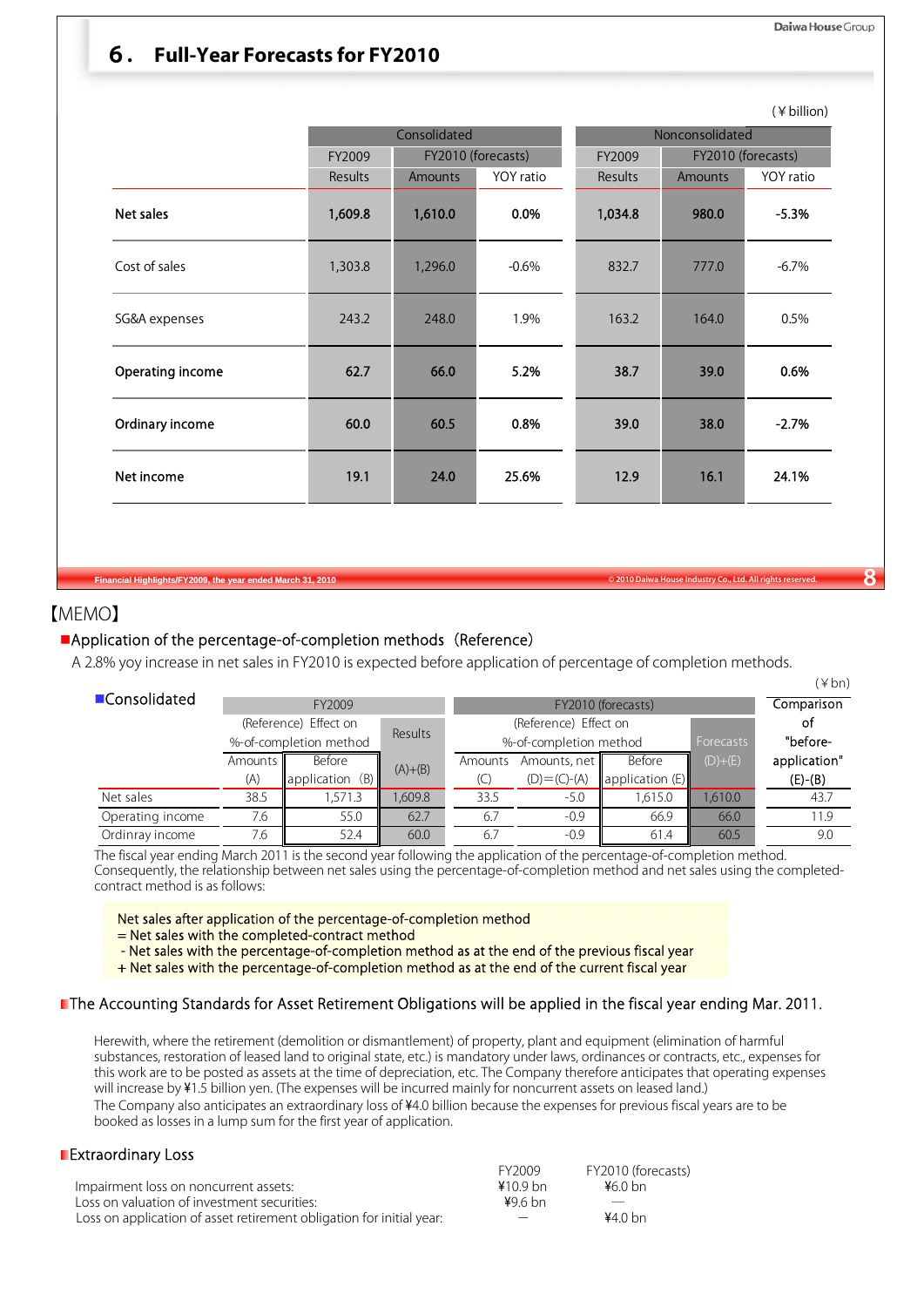### Daiwa House Group 7. Full-Year Forecasts by Segment (Eight New Business Segments)

|              |                                            |         |              |         |                    |             | (¥ billion) |  |
|--------------|--------------------------------------------|---------|--------------|---------|--------------------|-------------|-------------|--|
|              |                                            |         | FY2009       |         | FY2010 (Forecasts) |             |             |  |
|              |                                            | Results | Compositon   | Amounts | Compositon         | Comparision |             |  |
|              |                                            |         |              |         |                    | Amounts     | Ratio       |  |
|              | Single-Family Houses                       | 325.9   | 20.2%        | 313.5   | 19.5%              | $-12.4$     | $-3.8%$     |  |
|              | Rental Housing                             | 449.0   | 27.9%        | 474.5   | 29.5%              | 25.4        | 5.7%        |  |
|              | Condominiums                               | 119.3   | 7.4%         | 116.0   | 7.2%               | $-3.3$      | $-2.8%$     |  |
|              | <b>Existing Home Business</b>              | 46.9    | 2.9%         | 53.5    | 3.3%               | 6.5         | 13.9%       |  |
| <b>Sales</b> | <b>Commercial Facilities</b>               | 285.6   | 17.8%        | 279.5   | 17.4%              | $-6.1$      | $-2.2%$     |  |
|              | <b>Business &amp; Corporate Facilities</b> | 196.2   | 12.2%        | 177.5   | 11.0%              | $-18.7$     | $-9.6%$     |  |
|              | Health & Leisure                           | 57.1    | 3.5%<br>58.5 |         | 3.6%               | 1.3         | 2.4%        |  |
|              | Other Businesses                           | 210.9   | 13.1%        | 219.0   | 13.6%              | 8.0         | 3.8%        |  |
|              | (Elimination/Corporate)                    | (81.2)  | $-5.0%$      | (82.0)  | $-5.1%$            |             |             |  |
|              | <b>Total</b>                               | 1,609.8 | 100.0%       | 1,610.0 | 100.0%             | 0.1         | 0.0%        |  |
|              | Single-Family Houses                       | 6.2     | 9.9%         | 6.7     | 10.1%              | 0.4         | 8.0%        |  |
|              | Rental Housing                             | 38.6    | 61.6%        | 32.0    | 48.5%              | $-6.6$      | $-17.2%$    |  |
|              | Condominiums                               | $-18.3$ | $-29.2%$     | 0.1     | 0.2%               | 18.4        |             |  |
| Operating    | <b>Existing Home Business</b>              | 1.7     | 2.8%         | 3.5     | 5.3%               | 1.7         | 101.2%      |  |
|              | <b>Commercial Facilities</b>               | 34.4    | 54.9%        | 31.0    | 47.0%              | $-3.4$      | $-10.0\%$   |  |
|              | <b>Business &amp; Corporate Facilities</b> | 21.7    | 34.7%        | 14.0    | 21.2%              | $-7.7$      | $-35.7%$    |  |
| income       | Health & Leisure                           | $-0.5$  | $-0.8%$      | 0.0     | 0.0%               | 0.5         |             |  |
|              | Other Businesses                           | 1.0     | 1.7%         | 2.7     | 4.1%               | 1.6         | 159.8%      |  |
|              | (Elimination/Corporate)                    | (22.2)  | $-35.6%$     | (24.0)  | $-36.4%$           |             |             |  |
|              | <b>Total</b>                               | 62.7    | 100.0%       | 66.0    | 100.0%             | 3.2         | 5.2%        |  |

**Financial Highlights/FY2009, the year ended March 31, 2010 © 2010 Daiwa House Industry Co., Ltd. All rights reserved. 9**

## 【MEMO】

### **Application of the percentage-of-completion methods (Reference)**

|                                 |                                                 |                           |           |                |                                                 |                         |           | $(\nless b$ n)                            |
|---------------------------------|-------------------------------------------------|---------------------------|-----------|----------------|-------------------------------------------------|-------------------------|-----------|-------------------------------------------|
| $\blacksquare$ Net sales:       |                                                 | FY2009                    |           |                |                                                 | FY2010 (forecasts)      |           |                                           |
|                                 | (Reference) Effect on<br>%-of-completion method |                           | Results   |                | (Reference) Effect on<br>%-of-completion method |                         |           | Comparison of<br>"before-<br>application" |
|                                 | Amounts<br>(A)                                  | Before<br>application (B) | $(A)+(B)$ | Amounts<br>(C) | Amounts, net<br>$(D) = (C) - (A)$               | Bef. application<br>(E) | $(D)+(E)$ | $(E)-(B)$                                 |
| Single-Family Houses            | 5.3                                             | 320.6                     | 325.9     | 5.3            |                                                 | 313.5                   | 313.5     | $-7.1$                                    |
| Rental Housing                  | 8.7                                             | 440.2                     | 449.0     | 8.7            |                                                 | 474.5                   | 474.5     | 34.3                                      |
| Condominiums                    | 0.1                                             | 119.2                     | 119.3     | 0.1            |                                                 | 116.0                   | 116.0     | $-3.2$                                    |
| <b>Existing Home Business</b>   | 0.2                                             | 46.7                      | 46.9      | 0.2            |                                                 | 53.5                    | 53.5      | 6.8                                       |
| <b>Commercial Facilities</b>    | 8.3                                             | 277.3                     | 285.6     | 8.3            | $-$                                             | 279.5                   | 279.5     | 2.2                                       |
| Business & Corporate Facilities | 15.6                                            | 180.6                     | 196.2     | 10.6           | $-5.0$                                          | 182.5                   | 177.5     | 1.9                                       |
| Health & Leisure                |                                                 | 57.1                      | 57.1      |                |                                                 | 58.5                    | 58.5      | 1.4                                       |
| Other Businesses                | 0.1                                             | 210.7                     | 210.9     | 0.1            |                                                 | 219.0                   | 219.0     | 8.3                                       |
| (Elimination/Corporate)         |                                                 | (81.2)                    | (81.2)    |                |                                                 | (82.0)                  | (82.0)    |                                           |
| Total                           | 38.5                                            | .571.3                    | 1,609.8   | 33.5           | $-5.0$                                          | 1.615.0                 | 1,610.0   | 43.7                                      |

Note: Sales by segment are shown prior to consolidation adjustment.

### Operating income:

| Operating income:               |                                                 |                           |           |                |                                                 |                         |                | $(\nless b_n)$                            |
|---------------------------------|-------------------------------------------------|---------------------------|-----------|----------------|-------------------------------------------------|-------------------------|----------------|-------------------------------------------|
|                                 |                                                 | FY2009                    |           |                |                                                 | FY2010 (forecasts)      |                |                                           |
|                                 | (Reference) Effect on<br>%-of-completion method |                           | Results   |                | (Reference) Effect on<br>%-of-completion method |                         | <b>Amounts</b> | Comparison of<br>"before-<br>application" |
|                                 | Amounts<br>(A)                                  | Before<br>application (B) | $(A)+(B)$ | Amounts<br>(C) | Amounts, net<br>$(D) = (C) - (A)$               | Bef. application<br>(E) | $(D)+(E)$      | $(E)-(B)$                                 |
| Single-Family Houses            | 1.3                                             | 4.8                       | 6.2       | 1.3            |                                                 | 6.7                     | 6.7            | 1.9                                       |
| Rental Housing                  | 2.0                                             | 36.5                      | 38.6      | 2.0            |                                                 | 32.0                    | 32.0           | $-4.5$                                    |
| Condominiums                    | 0.0                                             | $-18.3$                   | $-18.3$   | 0.0            |                                                 | 0.1                     | 0.1            | 18.4                                      |
| <b>Existing Home Business</b>   | 0.0                                             | 1.7                       | 1.7       | 0.0            |                                                 | 3.5                     | 3.5            | 1.8                                       |
| Commercial Facilities           | 2.1                                             | 32.3                      | 34.4      | 2.1            |                                                 | 31.0                    | 31.0           | $-1.3$                                    |
| Business & Corporate Facilities | 2.0                                             | 19.7                      | 21.7      | 1.1            | $-0.9$                                          | 14.9                    | 14.0           | $-4.8$                                    |
| Health & Leisure                |                                                 | $-0.5$                    | $-0.5$    |                |                                                 | 0.0                     | 0.0            | 0.5                                       |
| Other Businesses                | 0.0                                             | 1.0                       | 1.0       | 0.0            |                                                 | 2.7                     | 2.7            | 1.7                                       |
| (Elimination/Corporate)         |                                                 | (22.2)                    | (22.2)    |                |                                                 | (24.0)                  | (24.0)         |                                           |
| Total                           | 7.6                                             | 55.0                      | 62.7      | 6.7            | $-0.9$                                          | 66.9                    | 66.0           | 11.9                                      |

Note: Operating income by segment is shown prior to consolidation adjustment.